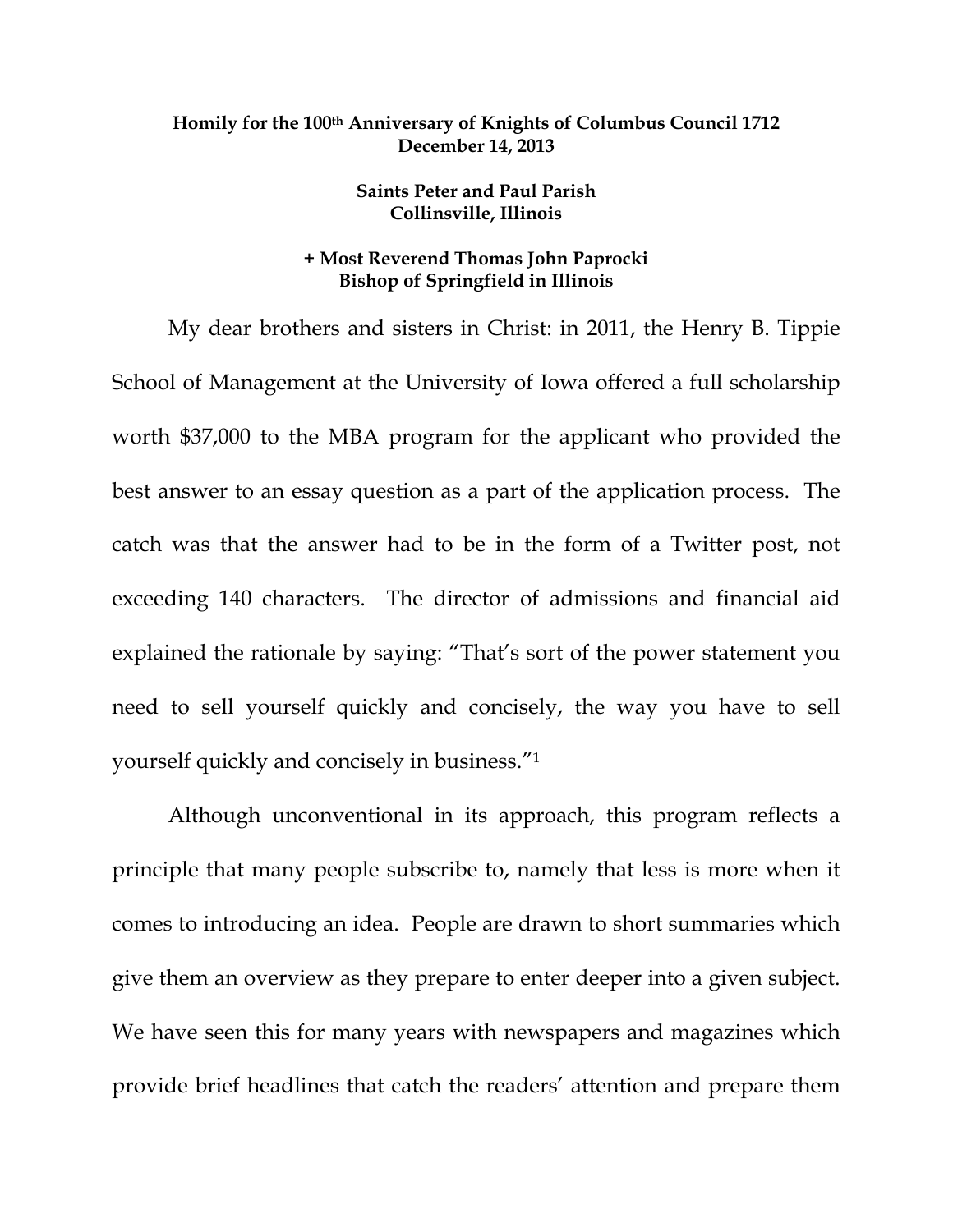for what follows. It is also a common practice that when a book is published, the author asks for people to provide a short endorsement which usually includes a very brief summary of the contents of the book to give the potential reader a snapshot of what is in store for them as they prepare to read the book.

The liturgy of the Church, in fact, has been employing a similar practice for hundreds of years. For each Mass, there are a set of prayers and passages from the Scriptures that are unique to each Mass. One of those passages is what is known as the Entrance Antiphon, sometimes also referred to as the Introit, from the Latin word *introitus* which means "entrance." The Entrance Antiphon is a short passage from the Scriptures at the very beginning of the Mass which sets the tone and gives a sort of summary for what will follow.

The Entrance Antiphon for today's Mass of the Third Sunday of Advent comes from St. Paul's Letter to the Philippians where he writes: "Rejoice in the Lord always; again I say, rejoice. Indeed, the Lord is near" (Philippians 4:4, 5). The first word we hear is the command to rejoice. The Latin word used here is g*audete* and it is from this that we get the name for this mass – Gaudete Sunday.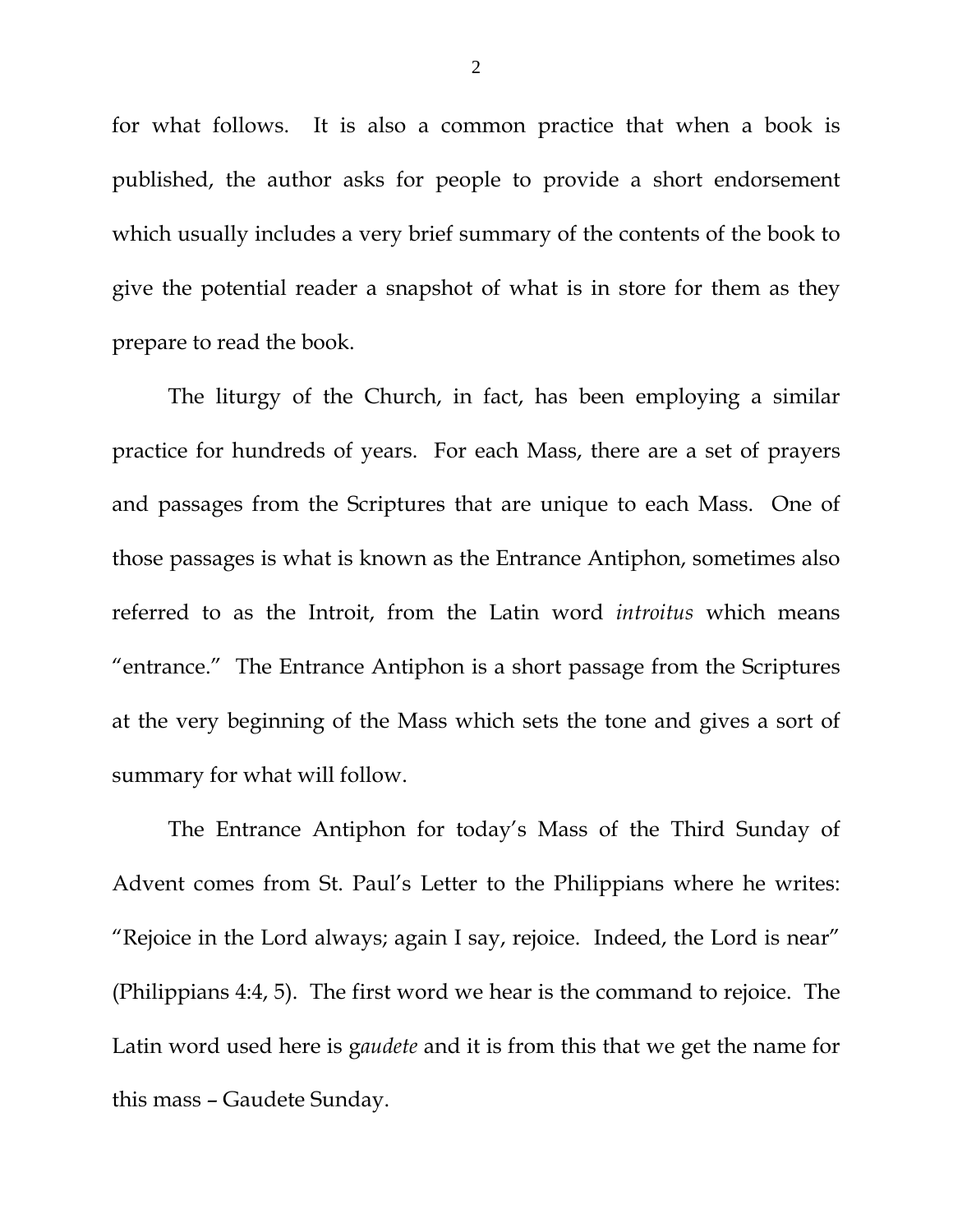To aid us in this invitation to rejoice, the vestments used on this Sunday are rose-colored, a color which is only used twice in the liturgical year on occasions of joyful anticipation. The other time this color is used is on the Fourth Sunday of Lent, known as Laetare Sunday, whereby we mark the halfway point of Lent as we look forward with joy to the Resurrection on Easter Sunday. Today, we rejoice in anticipation, for the birth of the Lord is indeed near.

When we hear the word "joy," we often equate it with the feeling of pleasure or happiness. There are many things in our modern world which promise us happiness and pleasure, such as money, possessions, and success. All of these may bring us good feelings for a time, but in the end, they never bring fulfillment and satisfaction. Once we have been enticed by the initial pleasures of these things, we want more and more, and the drive for the happiness these things bring takes more and more of our energy, and when they are gone, we are left feeling empty and sad.

In his recently released Apostolic Exhortation on the Joy of the Gospel, Pope Francis addresses this dynamic when he writes: "The great danger in today's world, pervaded as it is by consumerism, is the desolation and anguish born of a complacent yet covetous heart, the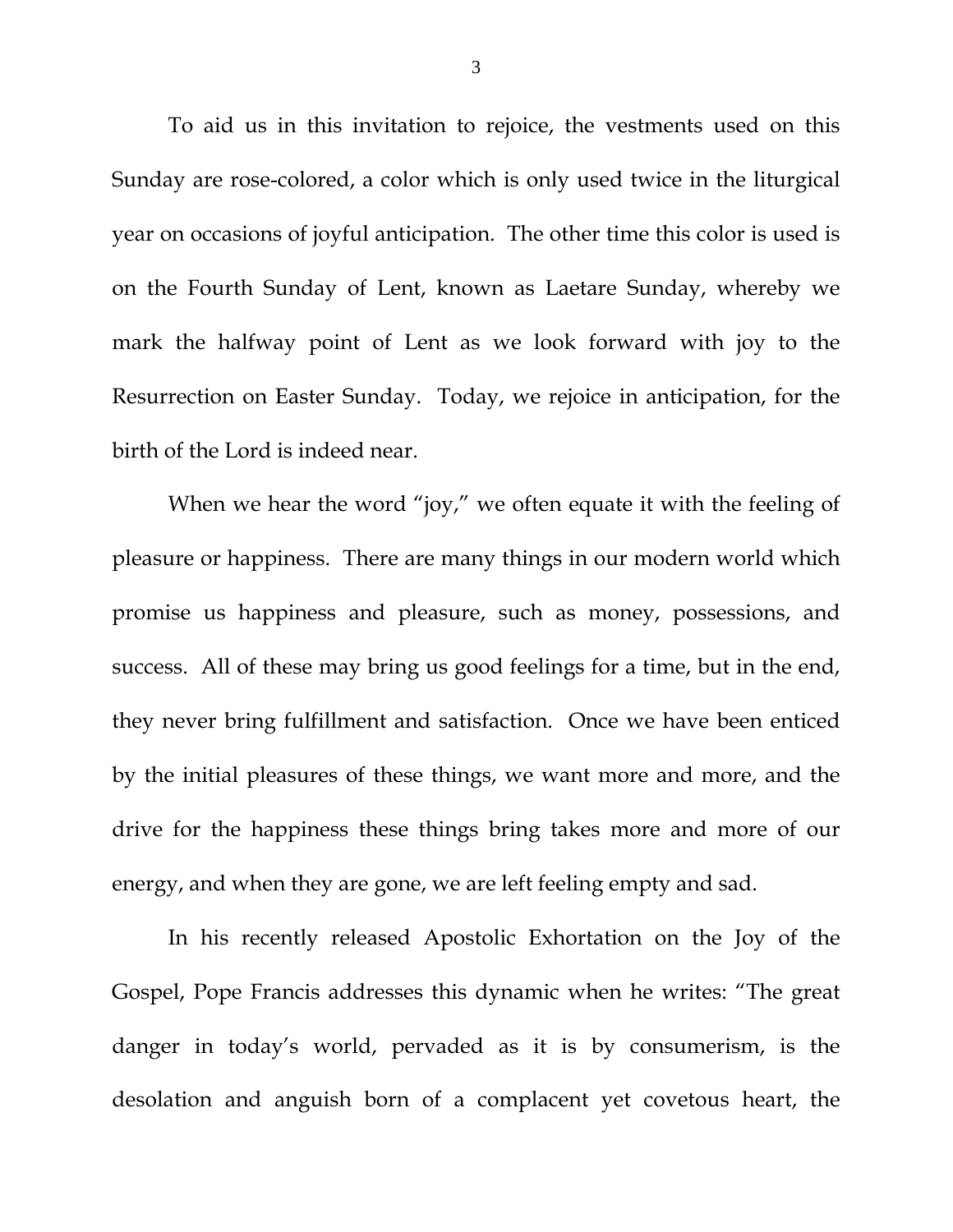feverish pursuit of frivolous pleasures, and a blunted conscience."2 He further explains that the pursuit of these pleasures results from our being caught up in our own interests and concerns. The sole remedy to this lack of true joy is an encounter with God's love, "which blossoms into an enriching friendship," and by which "we are liberated from our narrowness and self-absorption."3

Joy is a fruit of the Holy Spirit and, as such, is not truly possible without a relationship with God. This relationship is made possible in a particular way through Christ, who took our human flesh so that we might be more closely united to Him. We can see this in the Gospel for today's Mass. The disciples of St. John the Baptist are sent to Jesus to ask Him the question: "Are you the one who is to come, or should we look for another?" (Matthew 11:3) In a homily on this passage, St. Francs de Sales explains the intention of St. John the Baptist in sending them to Jesus. He writes:

> In was not, therefore, because St. John doubted in the least that Our Lord was the Messiah that he sent his disciples to question Him. He sent them for their own benefit and advantage to make Him [Jesus] known to the whole world; not to draw them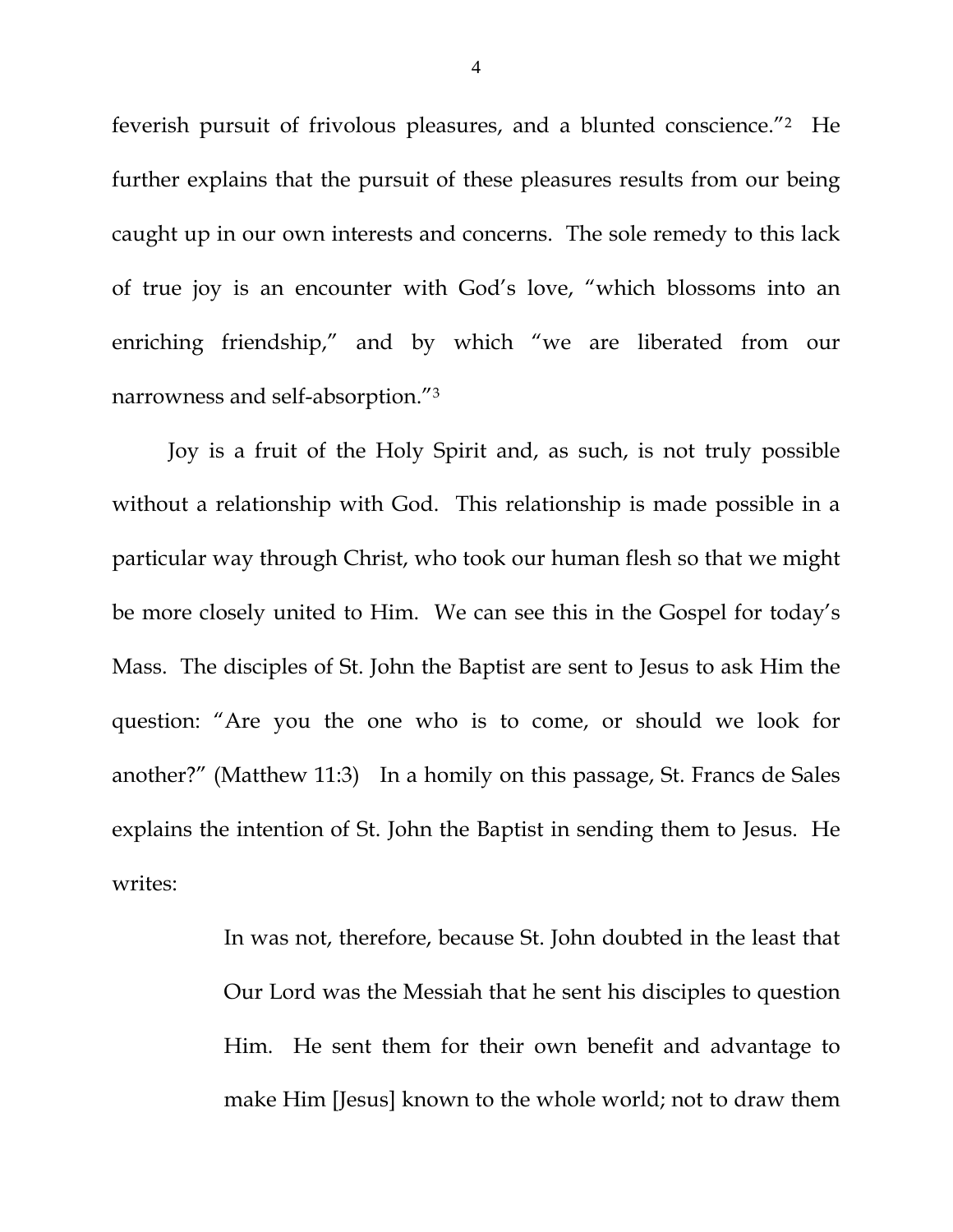to himself [St. John] but to detach them from him; to let them see the miracles that Jesus Christ performed so that they might come to Him in a manner worthy of Him.4

In other words, St. John the Baptist wanted his disciples to encounter Christ personally, so that they would come to know the one of whom he preached and to experience the joy of having a personal relationship with the Messiah. St. John the Baptist did not want himself to be the center of their attention; rather, he wanted Christ to be at the center of their lives.

 There is a practice that takes place every year on the Third Sunday of Advent where children gather in St. Peter's Square to have the figures of the Christ child to be used in their Nativity scenes blessed by the Pope. It serves as a reminder to young and old that just as the infant Christ is placed at the center of these scenes, so too must Christ be at the center of our celebration of Christmas and at the center of our entire lives. In his address on the occasion of this blessing in 2009, Pope Benedict remarked: "This, dear friends, is what true joy consists in: it is feeling that our personal and community existence has been visited and filled by a great mystery, the mystery of God's love."5

5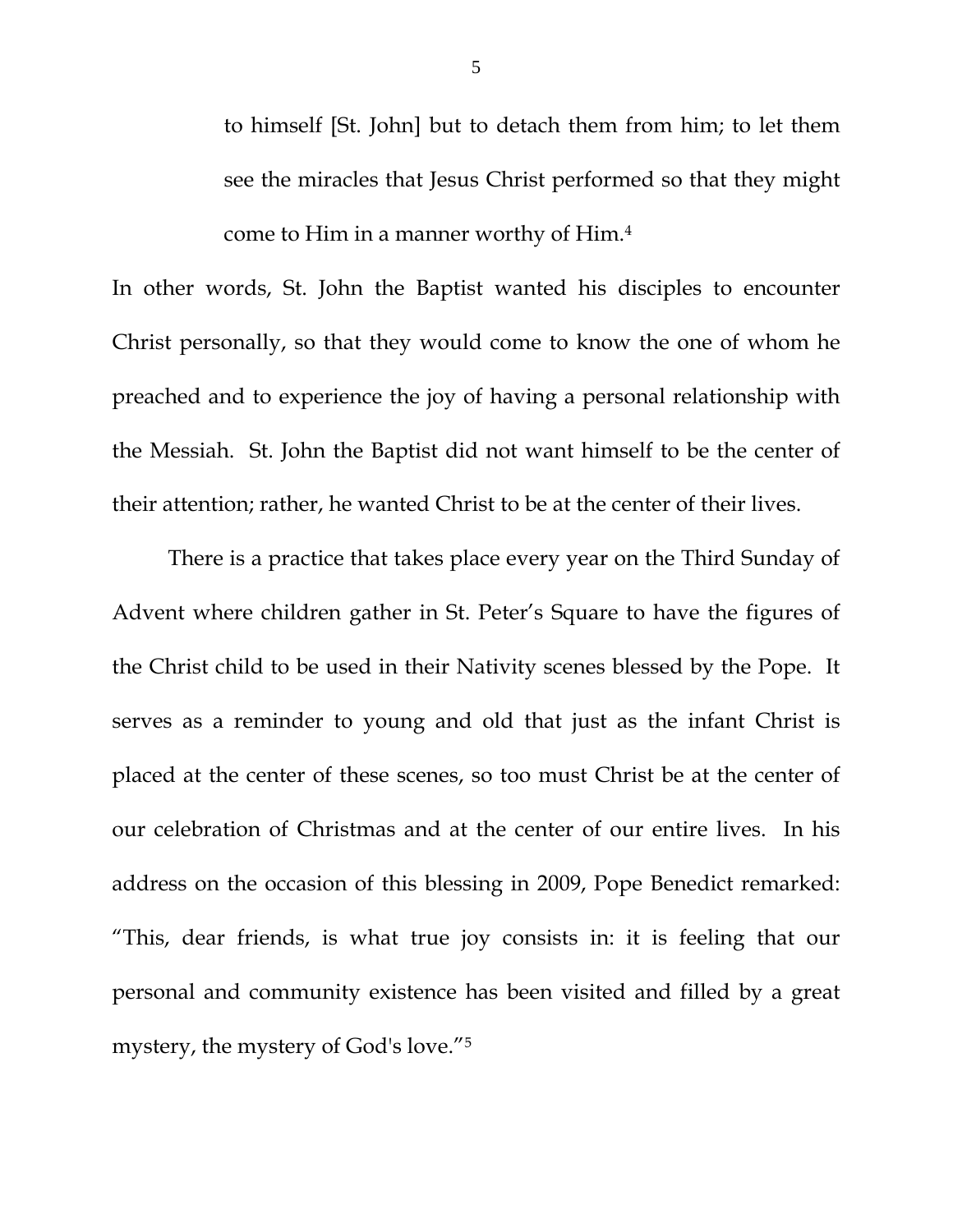Returning to the recent document on the Joy of the Gospel by Pope Francis, he concludes his introductory comments on joy by asking the following question: "For if we have received the love which restores meaning to our lives, how can we fail to share that love with others?"6 Unlike the selfish seeking of happiness and pleasures which turns us in upon ourselves, the joy of being a Christian turns us outward to share the love of God with those around us.

 In this regard, I would like to say a few words regarding the Knights of Columbus who are gathered here with us this evening as they celebrate their 100-year anniversary as a council here in Collinsville. This organization reflects in a very visible way this call to share the joy of the Gospel with those around them. This is accomplished in various ways, but most especially in the charitable works that they undertake. Charity is one of the foundational principles of the Knights. The organization explains this principle in the following way: "Knights recognize that our mission, and our faith in God, compels us to action. There is no better way to experience love and compassion than by helping those in need, a call we answer every day."7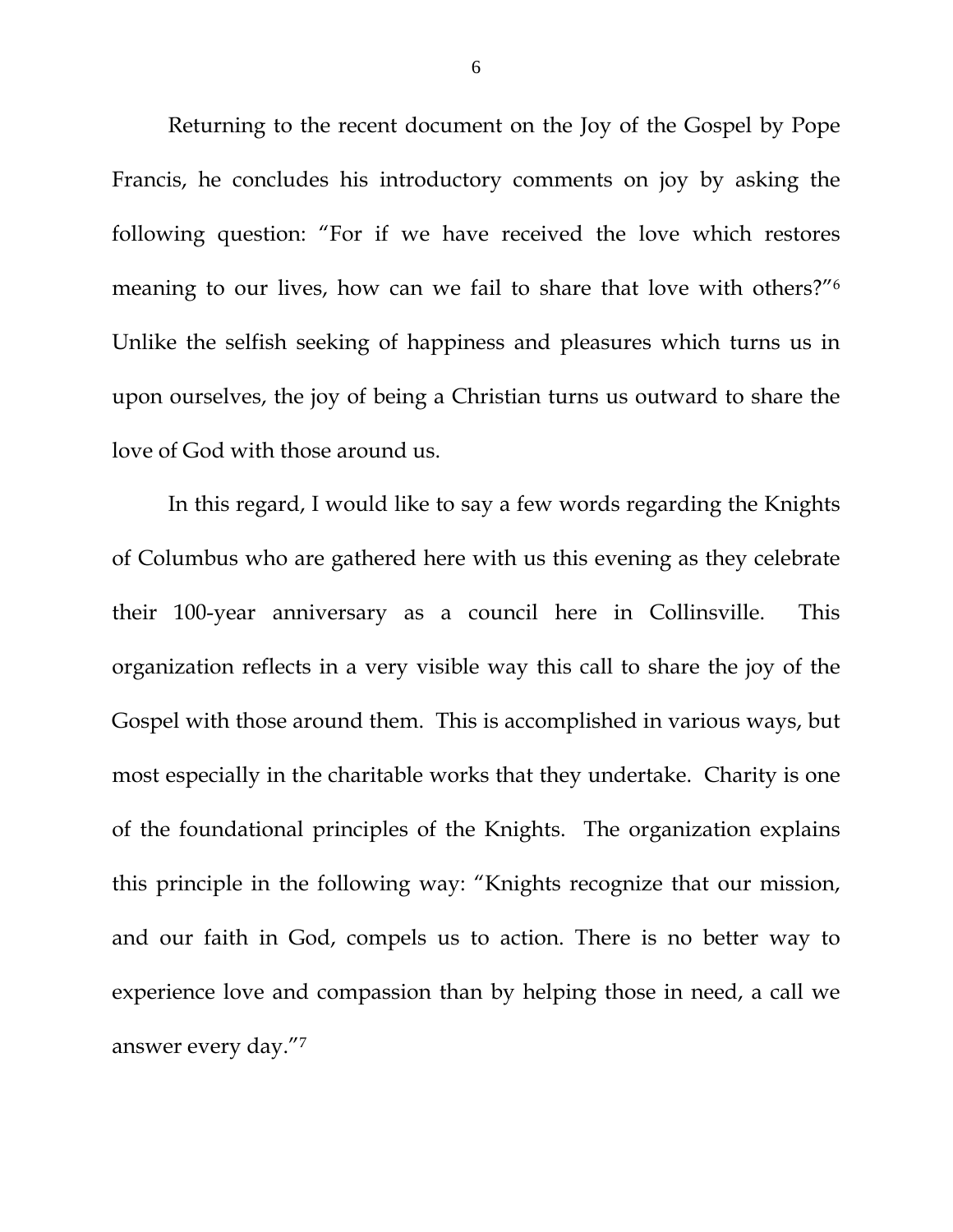This local council has answered this call in various ways over the past century, not the least of which has been their work to raise money to support programs and services that benefit those with intellectual disabilities. Also of note are their support of the Pro-Life movement, campus ministry at the Newman Centers of secular colleges and universities, and seminarians preparing for ordination to the priesthood in our diocese.

 The local Church of Springfield in Illinois and this local community are grateful for the contributions that this council has made for the building up of the Church in this area. The work of the Knights reflects a response to the command of St. Paul to "rejoice in the Lord always," a joy which translates into seeking to be of assistance to those in need. We are all encouraged to renew our encounter with Christ in our preparation for the celebration of Christmas. By doing so, we will come to experience the warmth of His love in our lives, a love that brings us true joy and peace in this life and which looks forward to eternal joy with God forever in Heaven.

I would like to conclude with the words that our Holy Father addressed to the Knights of Columbus this past October on the occasion of

7